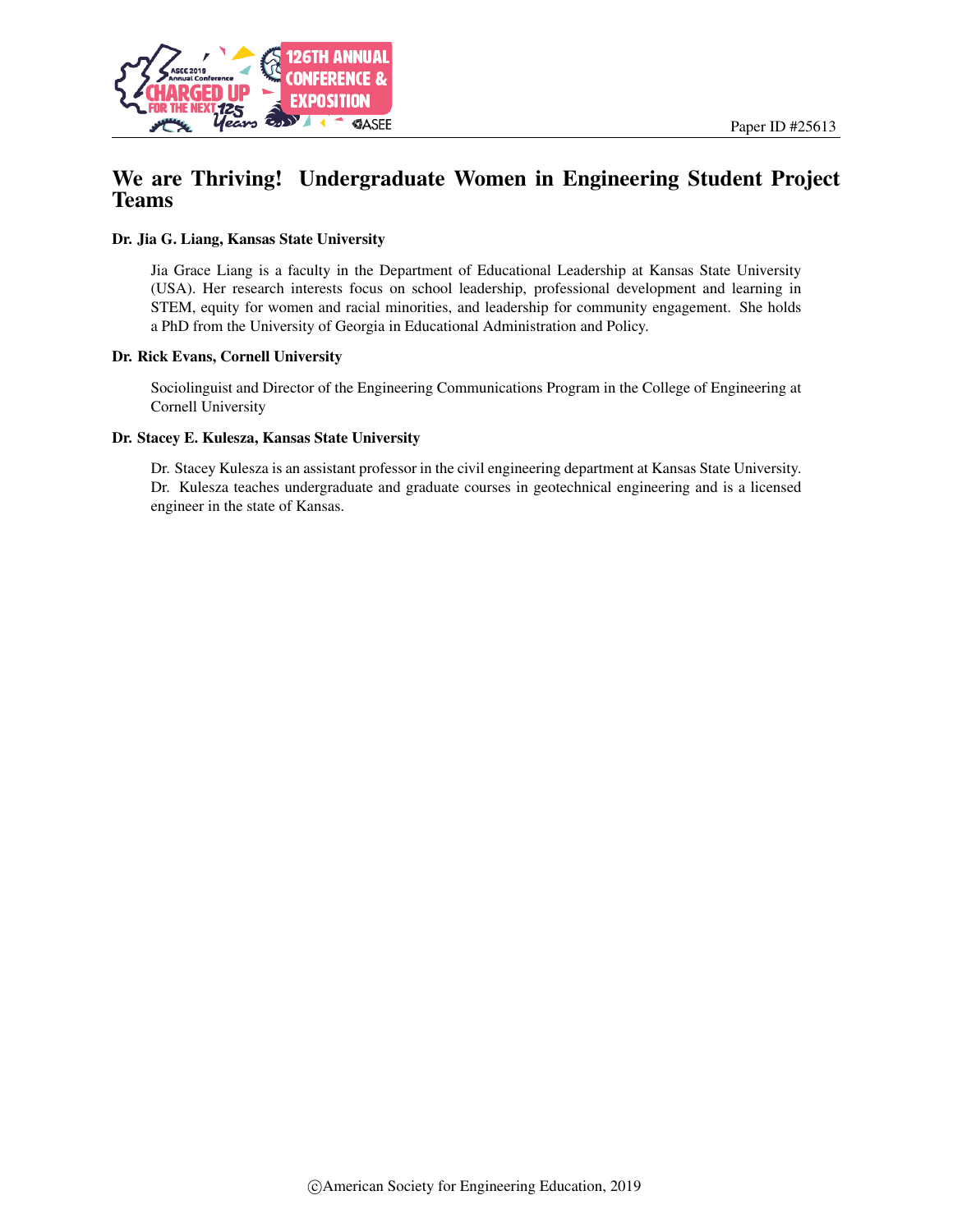# **We are thriving! Undergraduate women in engineering student project teams**

### Abstract

For more than two decades, female participation in undergraduate engineering programs has remained stuck at 20%. The research focus has been on women who either choose not to enroll or withdraw. We propose a change in focus towards women who are currently participating and thriving. These women are female undergraduate participants in extra-curricular engineering student project teams (ESPTs). Our aim is to learn more about those positive experiences as they are identified and described by the women themselves. We propose an innovative combination of qualitative research methods. We begin with sequenced semi-structured interviews focusing first on background and then their ESPT experience. Next, we employ photovoice, encouraging students to document through photographs and videos what they consider to be positive about ESPTs. And, during a follow-up interview, we ask them to assign meaning to those photographs and videos by answering questions associated with social action, the participants and their relationships, and the discourses needed for participation as well as any other mediational means necessary for performing those actions. To conclude, we present key recurring themes evident in the early data. Agency is the originating and continuing motivation. It is realized through confronting challenging problems, participating in "hands-on" doing in response, and producing tangible outcomes. Through involvement, these women experience community and understand both failure and commitment as opportunity and necessity, respectively. Finally, they experience becoming an engineer.

## Introduction

In "Women in Engineering: A Review of the 2014 Literature," Meiksins et al. [1] echo the "familiar explanations for why there are relatively few women in engineering." Those explanations fall into three categories: 1) childhood socialization, arguing that engineering is generally perceived by children as a "male field;" 2) the lack of support for female students in engineering programs, leading young women to "opt for majors other than engineering;" and 3) the recognition that often women engineers "do not always thrive or remain in the field after they enter the workplace." The authors acknowledge that these are fairly common explanations. Not one of these offers a comprehensive account for the low numbers of women in engineering. And, all are related to the "vivid and powerful pipeline metaphor," still a (perhaps the) dominant frame for policy and research [2]. However, they also ask the important, if seemingly obvious question: If we know the explanations for why women remain a minority in the profession *and* we are making a concerted effort to respond and realize some measurable progress, then why are more women not "voting with their feet" to join the engineering community? The answer, they suggest, is that we are focused almost exclusively on the negative – why are female children *not* interested in engineering, why do young women *not* stay in engineering majors, and why do professional women engineers *not* thrive? What if, in addition to focusing on the negative, certainly important, we also focused on the positive – why are female children attracted to engineering, why do young women stay in engineering, and why do professional women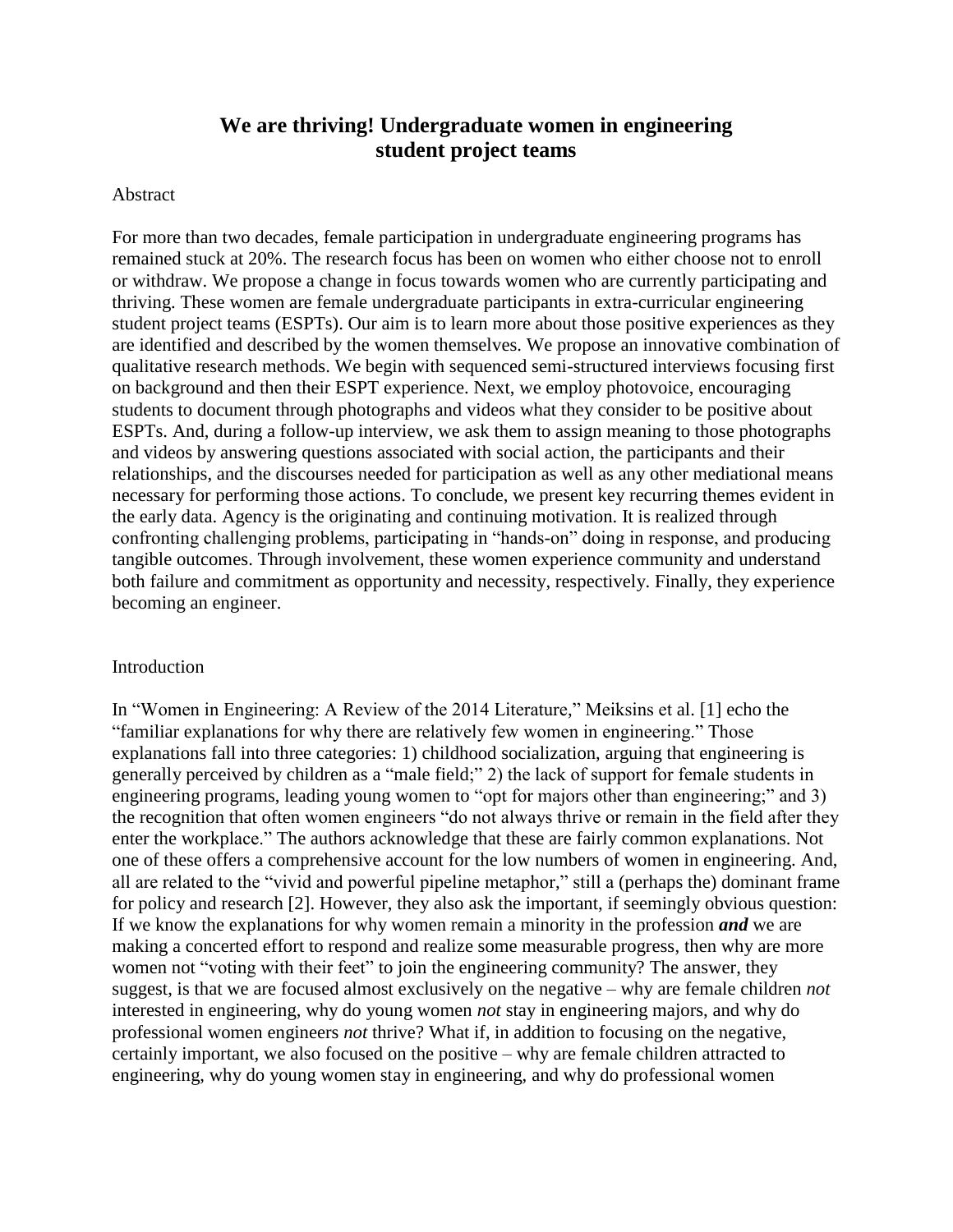engineers thrive? The objective of this research is to address this gap in the literature and to identify why some women enter, stay, and thrive in engineering.

This focus on the negative is not only incomplete but also potentially misleading. Such a focus creates a negative discourse that leaves out information on the options that are available for women academically, professionally, and organizationally. It purports to be an accurate representation of women's ability to achieve in the engineering field when it is not, in fact. Further, the pervasiveness of this discourse may deter many women from perceiving engineering as a viable option and subsequently pursuing related majors and/or occupations because they believe that failure is the most likely outcome. The predominantly negative research language is a manifestation rooted in the ideology of deficit thinking [3] – one that is prevalent in discourse related to minorities (based on race, gender, ableism, etc.). It denies the agency of minority groups, and subsequently contributes to the process of further victimization. In ways destructive of the larger project of greater inclusion, it also steers the attention to blaming and cynicism rather than activism and optimism.

It is not our intention to dispute the utility of understanding the negative, nor to suggest that there has not been a focus on the positive. However, in this brief introduction we are proposing an approach to researching women's participation in engineering that is more focused on the positive. Indeed, we have targeted a very specific and as yet very understudied context where women are actually voting with their feet to participate in engineer praxis, are becoming members of an albeit small but very *active* engineering community, and are embracing an *authentic* engineering identity.

The participation in extra-curricular engineering student project teams (ESPTs) at Cornell University has grown steadily. Currently, students from all of Cornell's seven undergraduate colleges/schools are represented, as are all fourteen engineering majors in the college. In the academic year 2016-2017, there were 24 ESPTs totaling slightly more than one thousand students. While the aggregate student participation has been increasing, the number of women students participating has also been increasing. In the academic year 2008-2009, only 15.5% of those participating in ESPTs were women. Compare that to 42.7% in 2016-2017. In addition, the number of women in leadership positions have increased dramatically across the teams. There are generally three types of ESPTs: 1) those associated with competitions, e.g., Baja SAE, Formula SAE, Violet Satellite Project; 2) those associated with service, e.g., Engineering World Health (EWH), Engineers without Borders (EWB), Engineers for a Sustainable World (ESW), and 3) those teams who are performing for a particular "client" e.g., App Development and Data Science. These ESPTs are much more than an extracurricular diversion. For participating students, they serve many important opportunities roughly correspondent to those of professional practice that we might want to make available to all women (and men). They allow students to engage in *real* engineering work outside of their regular courses [4]. They provide an opportunity to break out of the boundaries of the core curriculum. Students learn how to generate a production schedule, to adhere to a budget, to raise funds, and to design-test-redesign intricate technological equipment – all relevant to developing appreciation for their *authentic* roles within the many different expressions of engineering [5]. And, they provide students with leadership and followership experiences on projects that matter deeply to the many communities *active* in the search for solutions to problems [6].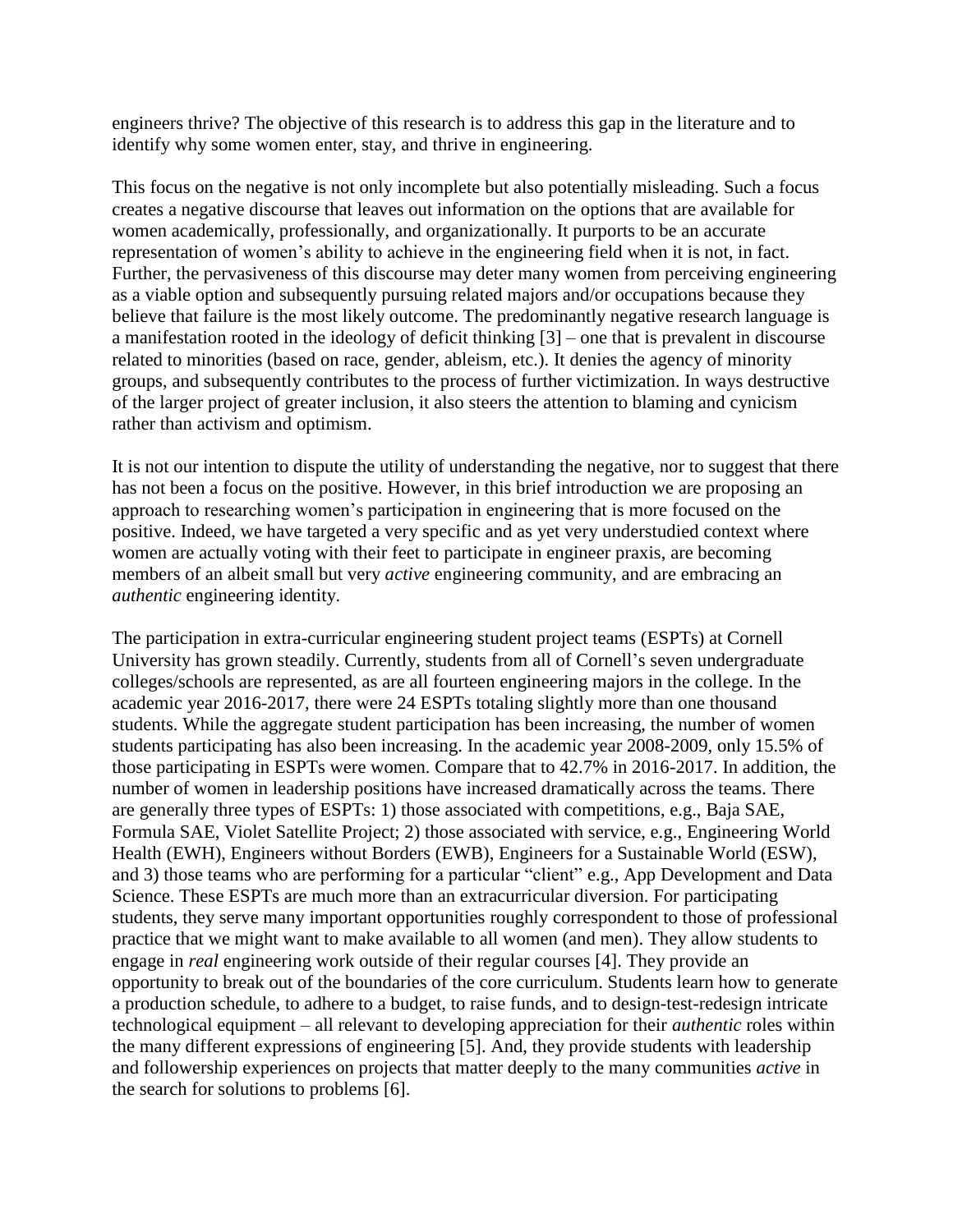Investigating the positive for women in this context will not only allow us to explore the embedded ideologies and the experienced values that facilitate the positive, but also how those ideologies and values get realized through the specific practices in these particular project team settings. The literature on the negative has provided important information relating to the factors that prevent women from entering, remaining, and advancing in the field of engineering. That information has served as the foundation for efforts to ensure more welcoming entry, longer retention, and greater success for women in workplace engineering contexts. If these studies can be viewed as facilitating such insights and establishing a foundation for efforts leading to change; then the proposed research could be viewed as tracing back from positive outcomes to potentially different factors enabling those outcomes and to establishing a new or at the very least more critically nuanced foundation leading to change. As such, our research question is: What can we learn from the qualities and/or features of these women's experiences in ESPTs that might help us to better understand the positive and how might that better understanding help us to design more rewarding and enduring engineering experiences and engineering identities for women (and again men)? In the following, we first introduce the methodology used for the current study. We then present the primary findings, illustrated by using data from three participants. Next, we discuss the implications, followed by conclusions and recommendations based on these findings.

### Methods

To reiterate, our intent is to better understand the positive experience of women in the as of yet understudied roles and settings associated with their participation in ESPTs. Our team includes a social scientist, an educational researcher, and an engineering faculty and our research design is innovative. In brief, we adopt a feminist, activist interpretive lens. We are interested in "a particular view that builds on and from women's experiences," giving voice to those "hidden women" and encouraging an "emancipatory praxis" [7]. Such a perspective is often referred to as "standpoint epistemology." Our methodology is a multiple case study. We are interested in learning more about a "specific, unique, bounded system" [8]. In particular, ours is a collection of case studies, one involving "a number of cases jointly in order to inquire into a phenomenon, population or general condition" [8]. We use interviews and photovoice for data collection, which encourages participants to share their experience as well as provides us, as researchers, the opportunity to share in that experience.

## *A Feminist, Activist Interpretive Lens and Standpoint Epistemology*

According to Sprague [9], standpoint epistemology "argues that all knowledge is constructed from a particular position and that what a knower can see is shaped by the location from which that knower's inquiry begins." She offers four guidelines that we have adopted for conducting research using a feminist and activist interpretive lens and a standpoint epistemology. They are: (1) focus on "everyday life as everyday actors know it;" (2) acknowledge the "partiality" of all interpretations of experience; (3) initiate and maintain "dialogue across differences;" and (4) "making things possible" through empowerment [9].

Specifically, as these guidelines frame this study, we are interested in the positive experiences in the everyday lives of these women as those experiences are related to their participation in ESPTs. We understand that the meaning of positive is always particular and partial and that what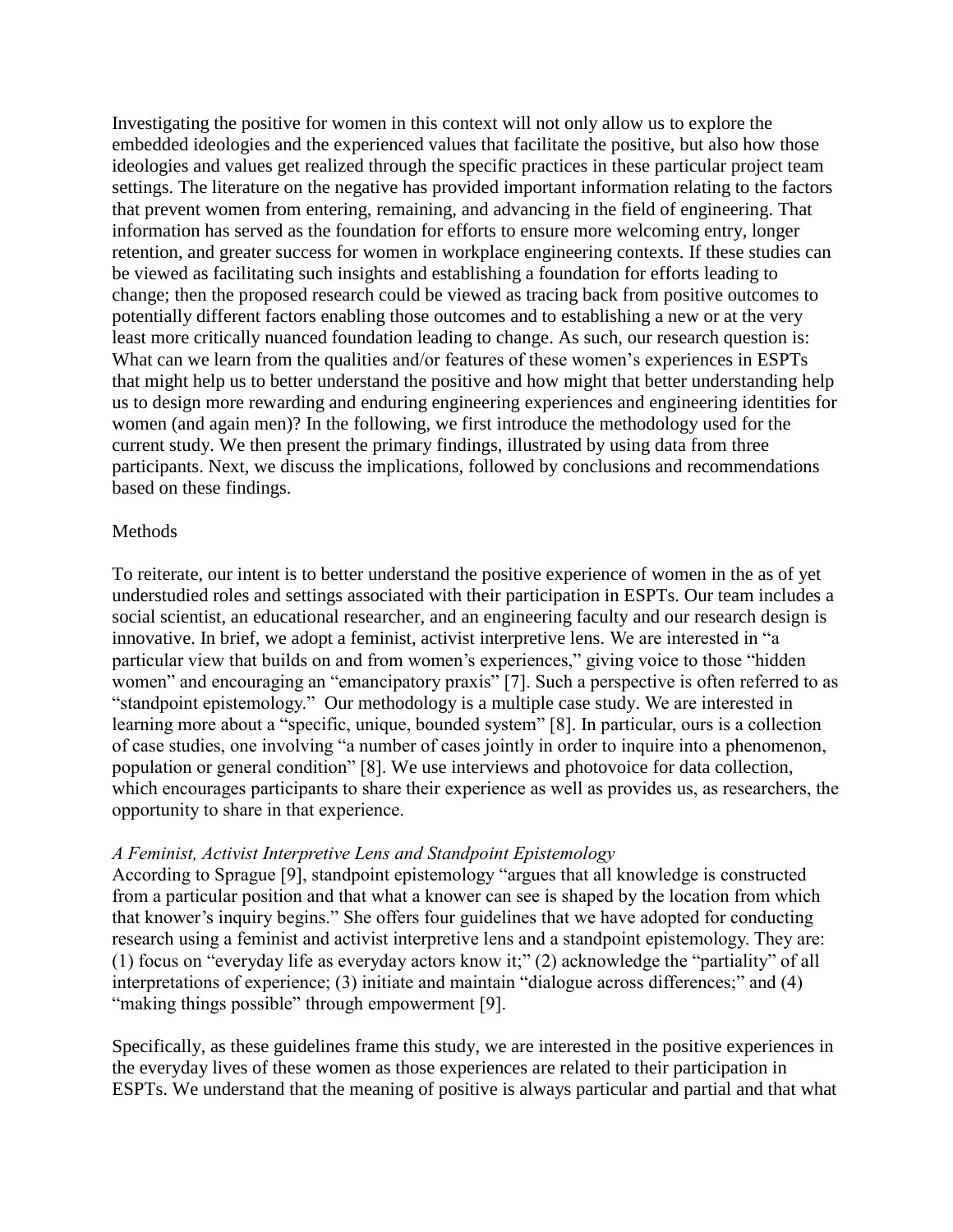is particular and partial about that meaning is solely determined by those women participants. However, we also understand that while we may expect commonalities, these positive experiences will not only differ among the participants, but that in our role as researchers we will need to account for our own standpoints and those expectations of commonalities mentioned before. We will need to build and maintain "dialogues across these differences" in order to "stay connected" and perhaps, more importantly, to acknowledge our own biases in our attempts to represent those experiences [9]. Finally, we understand that also in our role as researchers (and as activists) we should support these women naming and claiming their positive experiences. We should offer through those dialogues across differences and the reflection that results in a positive experience as well – positive in the sense that the experience of the power of naming and claiming can itself be empowering.

## *A Multiple Case Study*

Case study methodology can be defined as in-depth research that focuses on a specific and distinct "phenomenon of scientific interest" [10]. Such a phenomenon can be "a group, an individual, an organization, a community, a relationship … or a specific project" [11]. Our particular focus was a group of individuals, and therefore a multiple case study. Those individuals were undergraduate women in ESPTs who understood themselves to have had generally (but not exclusively) positive experiences and were willing to share descriptions of those experiences. This focus required that we select a purposeful sampling strategy. Our strategy was "critical case" sampling; in other words, we attempted to identify and then select those cases, that is, women who shared important characteristics [11] of being an undergraduate student and participating in ESPTs. These women also must understand themselves to have had positive experiences and be willing to share those experiences. Less obvious but still important characteristics were that the sample cases should include women from all three types of ESPTs: competition, service, and client teams. In addition, these women should have participated in ESPTs for at least 2-3 years. Finally, and if possible, we felt that it was important to select women who had assumed some form of leadership position as part of their participation. Given that we are most interested in women who *thrive* in ESPTs, it seemed reasonable to assume that women who had participated for a longer period of time and who had become *leads*, a common reference for those who undertake leadership positions, were thriving.

Case study methodology offers two advantages we consider significant. The first is that the knowledge typically generated by case studies is "concrete and context-dependent" [12]. Given the crucial importance of the "everyday life as everyday actors know it" in standpoint epistemology or the importance of these undergraduate women's experiences as they are participating in ESPTs; attending to what was concrete and context-dependent about them was essential. The second is that case studies are particularly useful "in the heuristic identification of new variables and hypotheses" that might help us to better understand and potentially explain the phenomenon that we are studying [10]. Given that the familiar explanations for women remaining a minority in engineering fail, on the surface at least, to account for these women's increasing participation in ESPTs; the generation of new variables and hypotheses seemed an appropriately responsive way to address our research question.

## *Interviews and Photovoice*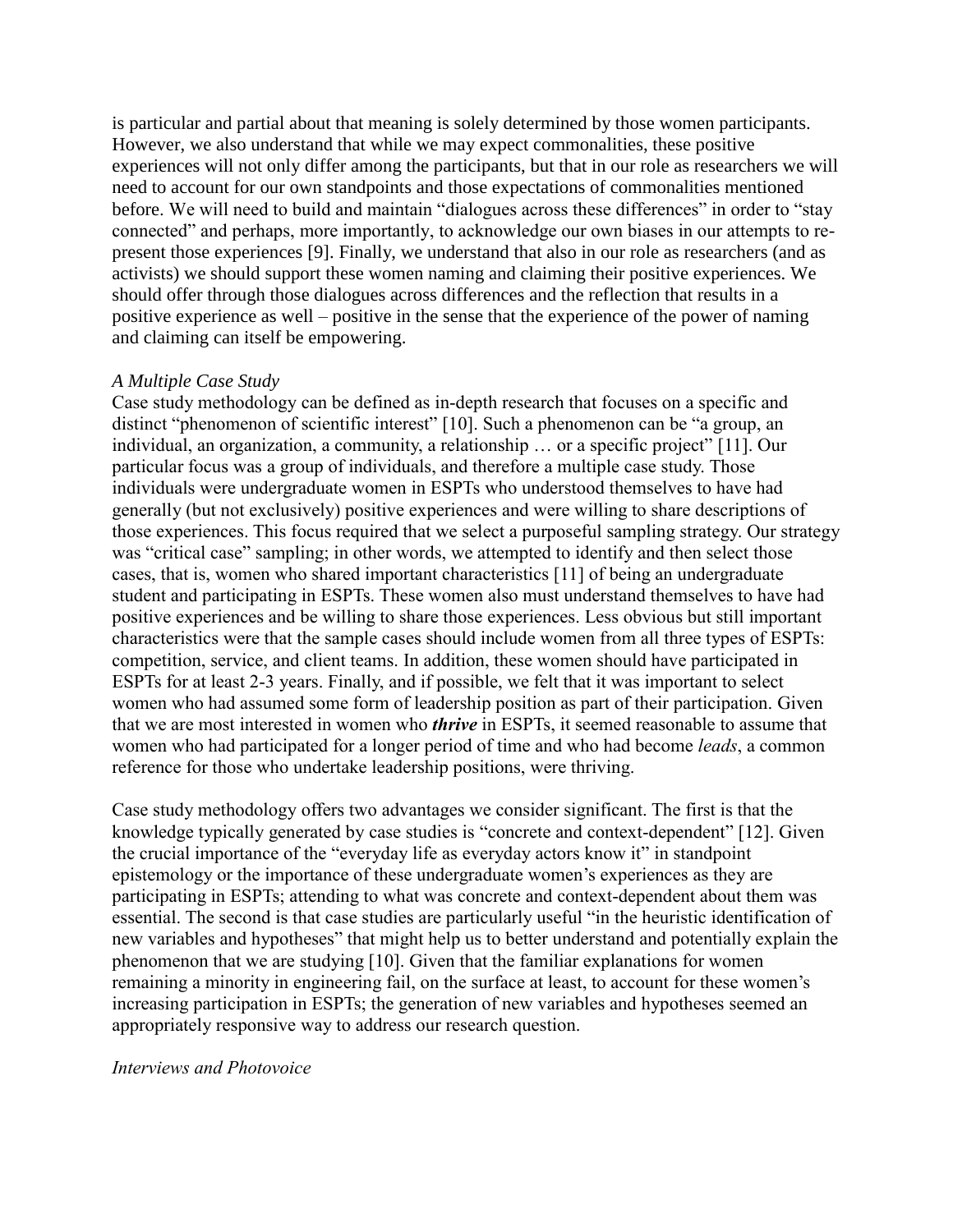To recruit participants, we sent a general email to all the women participating in ESPTs. In that email, we briefly described the study purpose and asked for volunteers. We suggested that those interested contact one of us who was located at Cornell to schedule a meeting to learn more about the study. A few meetings were set with volunteers and more details about the study were shared such as the methods and the time and activity commitment necessary to participate fully. Eventually, we settled on ten volunteers. Also, prior to contacting possible volunteers, we consulted with the Institutional Review Board (IRB) to make sure that we were adhering to all IRB protocols.

With each participant, we conducted three semi-structured interviews. The first was a "life" history" interview [13]. It served as an important starting point, for it allowed us to attend to the ways these undergraduate women in engineering narrated their lives. By asking questions like – "Who are you?" "What are the influences on you and what influence and impact do you have?" "How do you story your life?" and "Why do you story it in this way?" – we collected "lives interpreted and made textual" by those who have lived them [13]. In addition, since engineering is generally perceived by children as a male field, we were interested in how these women understood themselves to have selected to enroll in a college of engineering and to have decided to participate in ESPTs. The second interview was a "learning journey" interview [14]. Learning journey interviews attempt to capture "the learning process experienced during time," and as such encourage the interviewee to "reflect on events and be able to relate to learning aspects" [14]. We suggested that they begin when they first learned about and/or became interested in ESPTs. Then, we asked that they share with us descriptions of their experiences as ESPT participants. Since we are told that there is such a lack of support for women in engineering that they opt out, we were interested in why these women had in effect opted in – committed themselves to the additional hours and hours of work necessary for such committed participation. Lastly, we employed a "form of participatory action research," photovoice, which "places participants behind camera lenses," encouraging them "to document elements of their lives [in project teams] within their own terms" [15]. During our third interview, we asked participants to assign meaning to those photographs and videos by answering questions associated with nexus analysis: What is the social action? Who are the participants? What are their relationships? What are the discourses of place? What are the mediational means (sometimes discourses) for performing those actions? [16]. Our aim was to learn more about the positive experiences of these women, thereby enabling us to better integrate those experiences into more traditional undergraduate engineering education.

All the interviews were transcribed and coded [11]. We employed, variously named, open or topical or descriptive coding. We made a list of all emerging themes, then grouped the themes to eliminate redundancy, and discussed any differences or disagreements among the coders. A theme passage was used to represent our findings. For the purpose of this paper, we introduce three (out of the ten) women participants, their key life histories narrated in stories and experiences with ESPTs, to illustrate the thematic findings summarized in the passage.

## Results

Out of the ten women participants, 60% were in competition project teams and 40% were in service project teams. Unfortunately, we did not receive volunteers from client-based project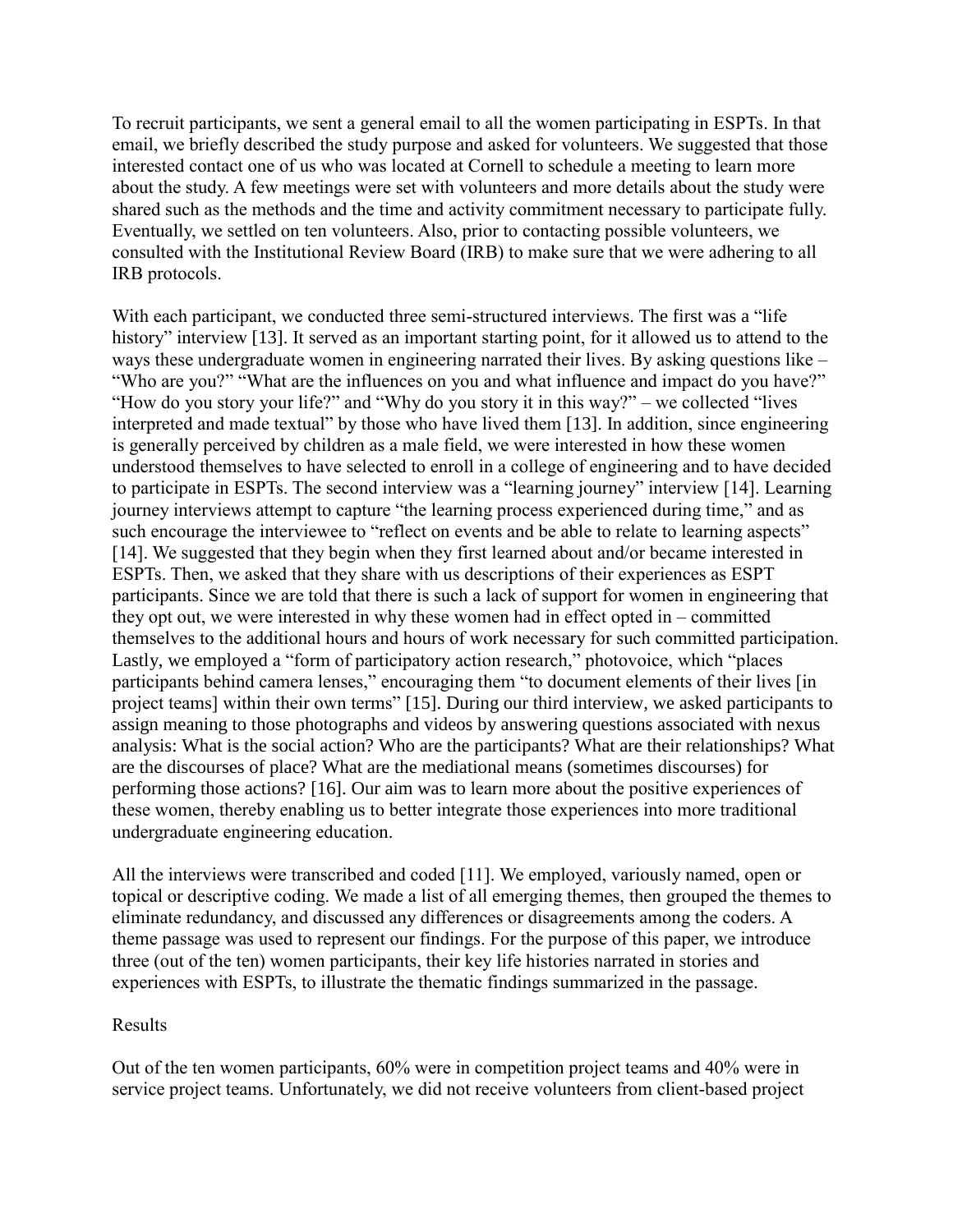teams. The majority of the women were in their second or third year with their respective project teams. All women were serving in leadership roles such as sub-team lead or project team lead. The findings of the current study reveal the following, as summarized in this thematic passage:

**Agency** is the originating and continuing motivation for these young women to participate in ESPTs. They understand that agency is only realized when they are confronted with **challenging** problems, participate in "hands-on" **doing** in response, and produce "tangible" **outcomes**. Through ESPTs and **engineering praxis**, then, they discover new ways to experience, indeed, to express agency - to solve problems, do hands-on things, and produce important outcomes. Through their continuing involvement, they experience **community** or the shared sense of responsibility to self, others, project and team emergent from their engineering praxis. They understand both **failure** and **commitment** as opportunity and necessity, respectively, and that both are critical to realizing agency. Finally, as they engage with ESPTs and in engineering praxis, they experience a powerfully rich and authentic identity, they experience **becoming an engineer**.

In the following, we used three cases, that is, three women participants (Nickie, Bhee, and Annie – all pseudonyms) to illustrate the overall thematic findings noted in the passage above.

*Nickie* is a member of an upper middleclass family with two parents (neither of whom are engineers), one sister and two brothers. She was born in the northeastern part of the United States. She differentiated herself from the other members of her family, "I was probably the least athletic person ever, so I had to find other things…." She enjoyed reading, writing and drawing. "I became very artistic … and "was super curious" about space, ancient Egypt. She characterized her childhood by saying, "I grew up with Barbie dolls and ballet."

For Nickie, high "school became part of [her] identity." And perhaps because she was attending an all-girl Catholic school – "very antiquated … very traditional … a lot of history" – where the arts, writing and philosophy were very important; she felt that she was on a "liberal arts track … [with] every single intention of becoming an English major." Still when she took a physics course as a freshman, "it kind of blew my mind how much you could do with it." Across the major events noted by Nickie on her "timeline of life history," that is, "making a solar car" in middle school, "getting [her] marble to hit exactly the other marble" in a physics class during freshman year, or the disaster-turn-to-awesome high school debate team experience, a sense of "I can and I did it" was evident. Nickie shared, "I kind of had this idea that I wanted to do something ... really, really technically difficult. .... I feel that I'm always trying to prove myself that I can do it." While the actual "hands-on experiences" was somewhat limited for Nickie before her college years, she was clear on the essence of a career she wanted to pursue. She asked herself "What's going to have the most impact?" Her answer was STEM. She noted, "I was just so incredibly attracted to the idea of making something … of having a final product." Her rationale was "... what is what I am doing, at the end of the day, going to give back ... otherwise what is the point of doing it?"

*Bhee* is in her junior year and is an international student from India. Becoming an astronaut has always been what she has wanted since a very young age. "That is always my thing. Anyone who know me, … who is even 20% close to being my friend knows," Bhee shared. Having a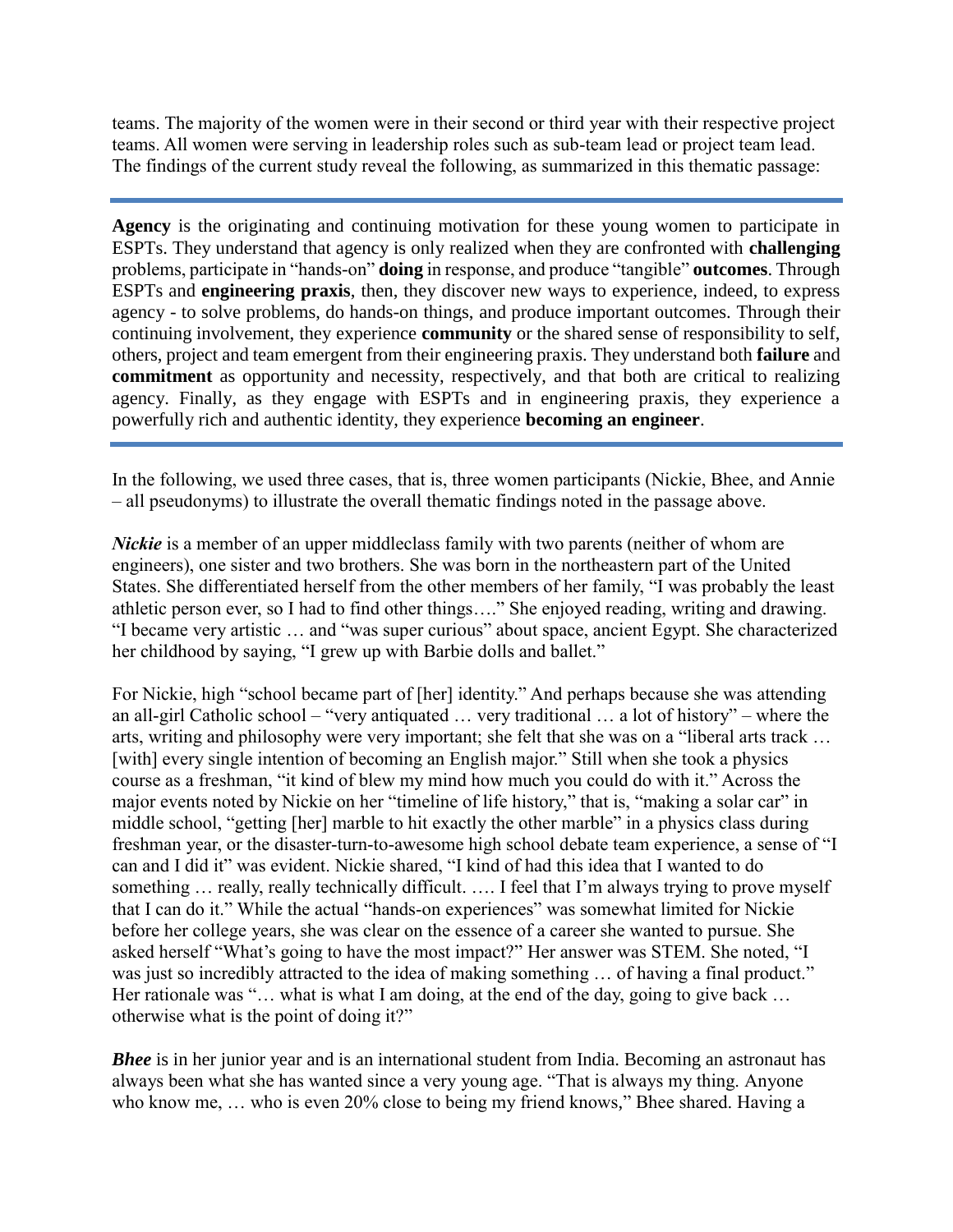father who is an electrical engineer, according to Bhee, has played an undeniable role in her path to engineering. He is the person who first introduced her to the idea of space exploration; he is "very into photography" and so is she; he is the only person who supported her idea of coming to the United States for higher education in engineering, despite financial concerns; and he is the one in the family who provided enough freedom for her to try different things as she wanted. As the older female sibling in the family – she has a younger brother, Bhee recognized that while the gendered expectations in the Indian culture on girls are limiting, they have de facto permitted space for her exploration as "her father was not too concerned" that she has to do certain things and pick a certain career that would be good enough to support a family – one that her father bears in mind consciously when it comes to her brother, his education and development.

Bhee recalled that growing up she enjoyed reading story books; scientific fictions were not necessarily her thing then. But, somehow these "personality development" books, inspirational stories, and presentations/lectures from those guest speakers who got invited to her schools have become a way for her to "remain on the course" to become an astronaut. "You are in charge of what happens to you," Bhee noted. "They [books, stories] tell you to start doing things that will move you toward what you want to become. I have that on the first page of my notebook." She started that notebook when she was in  $5<sup>th</sup>$  grade, where she kept all the newspaper pages about things related to space collected over the years. There was an article that someone wrote about how to become an astronaut; Bhee put that in the notebook and followed the "recipe" by doing things that would make her an astronaut. Looking back, Bhee said she really enjoyed her high school time; she "loved physics because it explains exactly everything that is going on around you," but she "hated chemistry because it just does not make sense to [her]." Bhee explained, "If I can't physically experience it, then I don't want to study it." It was no surprise that she specifically spoke about her light bending project when we asked her to draw a life event timeline. During high school, as she learned fiber optics she came up with an idea of using tubes to bend natural light for lightening houses. She was able to present her poster based on the project at the IEEE conference which happened to be held in India. Many companies in the industry at the conference showed great interest in her ideas and proto-model. To Bhee, learning needs to be hands-on and problem solving that leads to some real-life applications. Such a view toward learning seemed to have a direct connection to how she understands engineering. When asked how she would define engineering, Bhee answered, "It would be innovation, taking what you know and creating something new. I would also say that it's creating something that helps people."

*Annie* grew up in the northeastern part of the United States and initially believed she was interested in the humanities. Her father is an applied mathematician, her mother a social work professor, and her brother is now an engineer. While in high school she started in a humanities program but found herself increasingly disinterested in the program projects. Although focusing on humanities, she excelled in a required Java coding course because she is "a very logical, linear, and rational person." Though this was not her "lightbulb" engineering moment, eventually she realized that she was not interested in humanities and switched to a pre-engineering program. While applying to universities she adamantly avoided universities that "were completely engineering schools" because of a fear that "everyone would be better than [her] or it would not be at all what [she] wanted and [she] would want to leave and do something else." Avoiding being corned into a major led to her choice of environmental engineering because of the overlap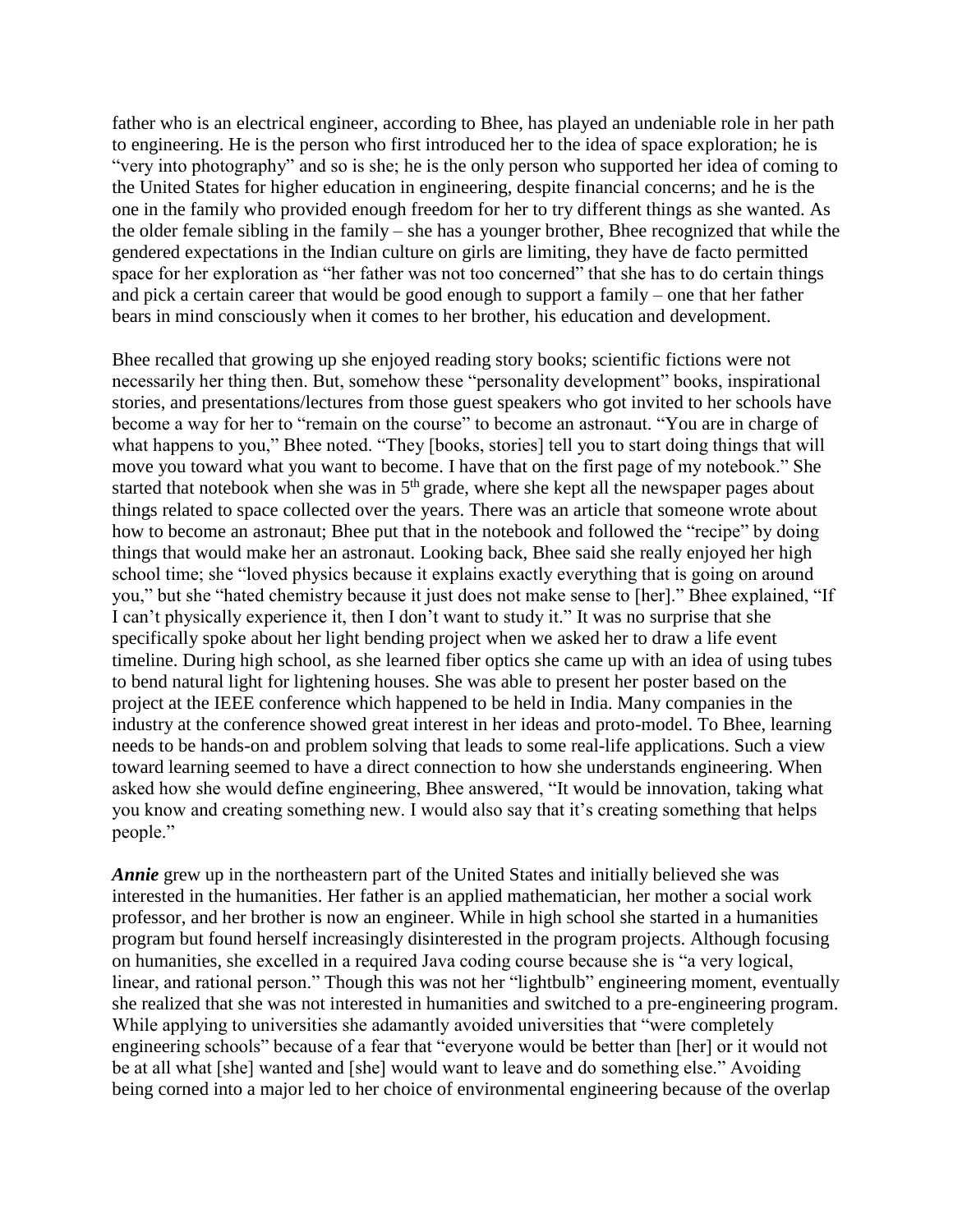with other non-engineering environmental programs (i.e., environmental science, environmental geology). Annie noted that she enjoys environmental engineering because it is more broad than other disciplines (environmental engineers take courses from many engineering and science departments); "I think we don't necessarily dive as deeply into a lot of the subjects, but we experience a wider breadth of them…I think it gives you more perspective."

For Annie, solving big picture, global problems that affect people, and long-term change are what interests her. She insisted:

You can go and you can design a car or a building … but environmentalism is sort of different because you're convincing people to do something they don't necessarily have to do, rather than appeasing their needs and making things easier for them. You're sort of making things harder for them. Ultimately, it's better in the long run for them and for the environment, but it's a change that they don't want to make.

Annie's description of the service team experience is different than the project teams. Her applications to "becoming" an engineer are related to real project challenges of dealing with clients. She very recently became a graduate student, about to join the Peace Corps, which is not "distinctly an engineering position" but she is "OK with it" and believes it will ultimately help with her career. She similarly related activities within EWB and AguaClara as not being directly related to the project goals, but ultimately helpful towards learning new things and understanding working with clients as "real engineers."

For these women (and other participants), **agency** is part of who they are, shaped by their upbringings and prior PK-12 schooling experiences. Such agency which consists of challenge, doing, and outcomes, while has initially attracted these women to engineering as they see (to a great extent, self-define) what engineering means parallel to what they want to do, continue functioning as a motivator, sustaining the women's engagement with engineering despite of challenges, and a connector/translator, bridging one's personal identity and professional identity of being an engineering. The ESPTs become engineering praxis for such continuity and translation. Like the way Bhee exemplarily put it: "I want to make a contribution that would not have been made if I chose to, say, become an English major. It's like if I didn't do it, then probably no one would have done it." Through ESPTs, the women discover new ways to experience, indeed, to express agency – to solve problems, do hands-on things, and produce important outcomes. Nickie recalled,

I started on … Mars Rover the second week of my freshmen year. So really my whole entire college experience had been defined by the team … if I think back to a specific time, I think back about what was going on in the team, that defines that time period, which kind of says how much of [an] influence the team has had.

Bhee, when asked what made her so passionate about this particular type of engineering – space exploration, responded: "Because it is my idea, from the scratch, it may not work, but only I can fix it because it is my idea, no one else." She further explained the excitement associated with "real challenges" and "real applications": "Different from other project teams, we work on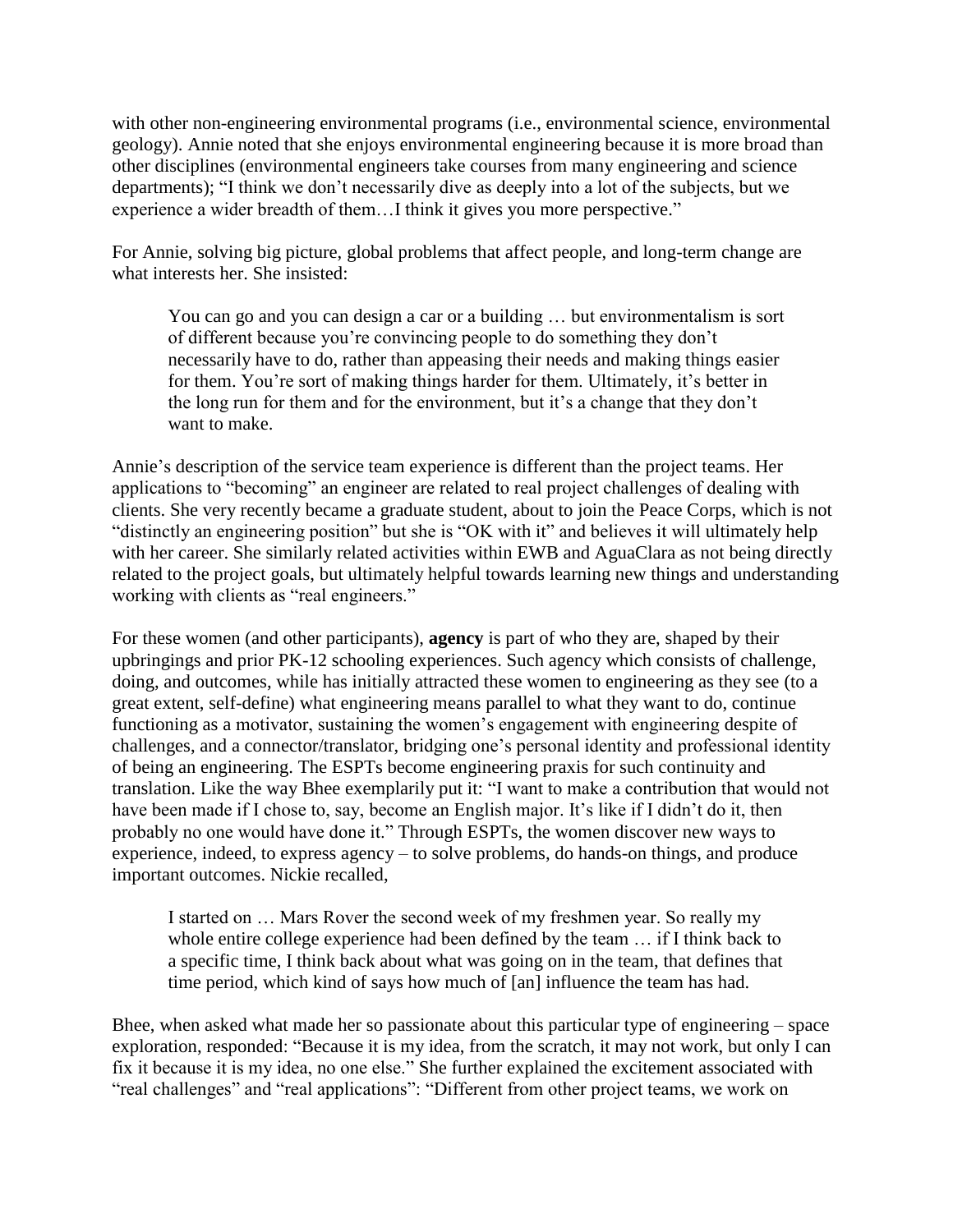different problems each year, so we can't carry over from year to year. .... All these things are challenges that NASA hasn't figured out. What we do actually contributes to something." Likewise, Annie found her ESPT experience directly shaped "how [she] view[s] environmental engineering;" she commented, "Water problems are really not very simple and they don't often come just with one problem and solution."

Furthermore, ESPTs offered **community**. Nickie very much respected the other students that she worked with, "the people that I have been able to work with over the years … just really inspiring, really incredible." She also received respect in return. As part of a routine review, she was told "You know what you are talking about. Talk about it and have some confidence in yourself." This shared respect does not mean that there weren't serious confrontations. Indeed, Nickie recalled one incident during her first year:

The way we had made our parts … some of our holes were a little bit off on this one square bracket that was … connecting the whole E-core to the camera mast …. [So when they went to] "put it on … my friend and I got this text from our team lead … I think I still have it …. Like the subtitle was "THIS IS A DISGRACE." I think that 10 or 11 that night we ran to the lab, I was in my pajamas … Freaking out, like we need to fix it all."

Likewise, Bhee emphasized, "If I don't get things done, then I let my team down, that's not a good feeling because they are my friends now." When asked what has kept her going, she responded, "If this is a single competition, I would not think about doing it myself. …. I could it by myself, but the excitement comes when you have a group of people who are excited about the same thing." Annie had similar comments, "I'm more concerned about how the team as a whole is feeling in terms of morale, working together, having enough work to do, moving toward getting our projects done." She elaborated more,

I think we've all stayed because we've just cared about the community and making sure that we work with them to have them get something out of it, as opposed to only focusing on the fact that, "Oh yes, those designs and the research that we did sophomore year never went anywhere."

While it is not unexpected that there was/is support in ESPTs, the more prominent recurring qualities associated with community and those relationships were demand and responsibility – the expectation that participants will successfully complete their tasks and respond specifically to team needs.

There were two more qualities/features of these women's experience that recurred during the learning journey interviews: **failure** and **commitment**. In the women's descriptions of their ESPT experiences, failure was constant, but (and this is important) never final. Nickie recounted failure in practice, "our holes were a little bit off on this square bracket," an example of technical failure; "our motors weren't working," a situational and unanticipated failure; "we had this whole design  $\ldots$  and we ended up losing  $\ldots$  our funding to make these wheels," a personal failure. Finally, there was even failure at competitions, "... at competition we ended up not competing in a whole category which is a whole hundred points because we had micro-controller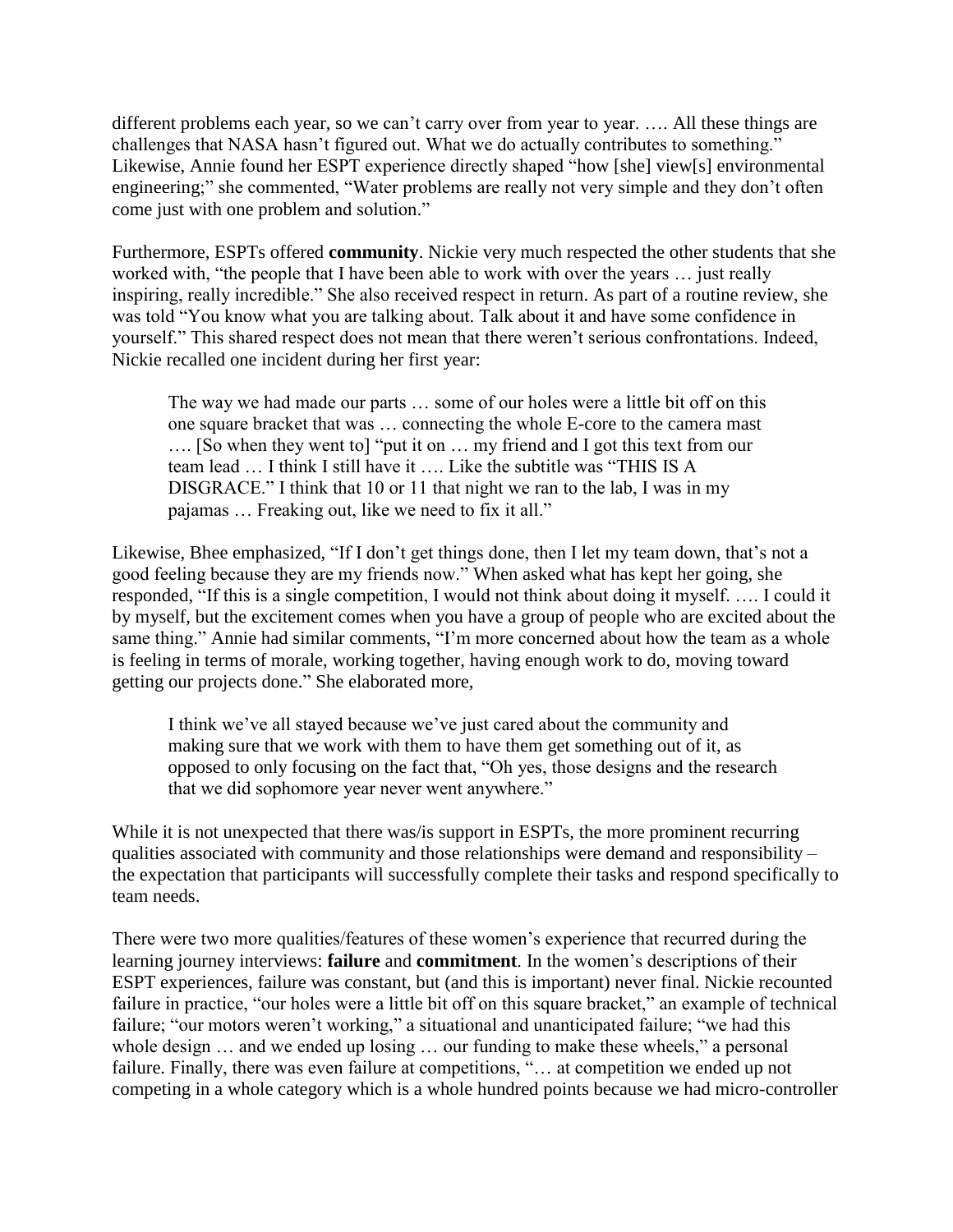issues. Similarly, Bhee remembered the year her team went to NASA to present their prototype of a tool to carry samples collected on Mars back to the space center – a designated problem for that year. Bhee did not get to go because of her international student status. Bhee felt "really disappointed" but she remained on the teleconference with the team the whole time. When a part unexpected broke in the middle of demonstration, she was there problem-solving with her project team. They were running across different stores that night on both ends trying to find a temporary replacement for the part. "We were just so happy when we did find the thing that could work." Bhee shared, "Those things are plastic, but they worked. They bought several those plastic parts just in case. We were back in the game the next day." Bhee also noted that because she decided to pursue an engineering degree in the U.S., she was turned down by companies and agencies back in India:

I guess they question why I am not getting my degree at home. We have pretty [good] engineering education [in India.] .... I wanted to do internships during summer back home since I can't really do that with NASA – that's I have always wanted, you know, the policy, I'm being international; but they [companies and agencies] did not want me either. Yeah, awkward place to be. But I figured I will figure it out. I always do.

Annie likewise discussed failure in terms of how their clients' expectations and their expectations often did not align. This had been a repeated "failure" for Annie's service team over her four-year experience. For example, she recalled when working on a small service project for a local community.

So in April we found out that they [international community] had built this system, so then all of our plans kind of went up in smoke, and I think that was really frustrating to a lot of our members…I had my [local community] experience to know that these things didn't always work out, and I think because I was a leader at that time, it was my job to tell everybody, "It's okay," and, "It's going to work out," and in the process I had to convince myself.

For Nickie and for the other women, these ESPT experiences of failure became opportunities to respond – to get better at "doing", to find an alternative way, to realize "Wow, I do need to know the answers" or to raise their own standards. Failure was an important part of engineering praxis – it defined the challenge, directed the doing and engendered better outcomes.

The other recurring feature/quality was commitment. Over and over again, the women participating in ESPTs spoke about the hours and hours and hours that they spent involved in their ESPT. Nickie refers to the Mars Rover team as a "prevalent burden." She along with the other women "didn't have weekends because we just test all weekend long. I also didn't have that much time after school because we would just go back to the lab." The commitment involved more than just time. Before her first competition, Nickie had fallen ill, "I had a 104 fever for four straight days … [and] had to postpone my flight … I should have gone to the hospital." Still, "I ended up going to the competition. I still had a fever, pretty sick. But, I couldn't miss competition … I wouldn't have missed it for anything." Commitment also involved contributing. Nickie says of her fellow team members, "many were very, very intense,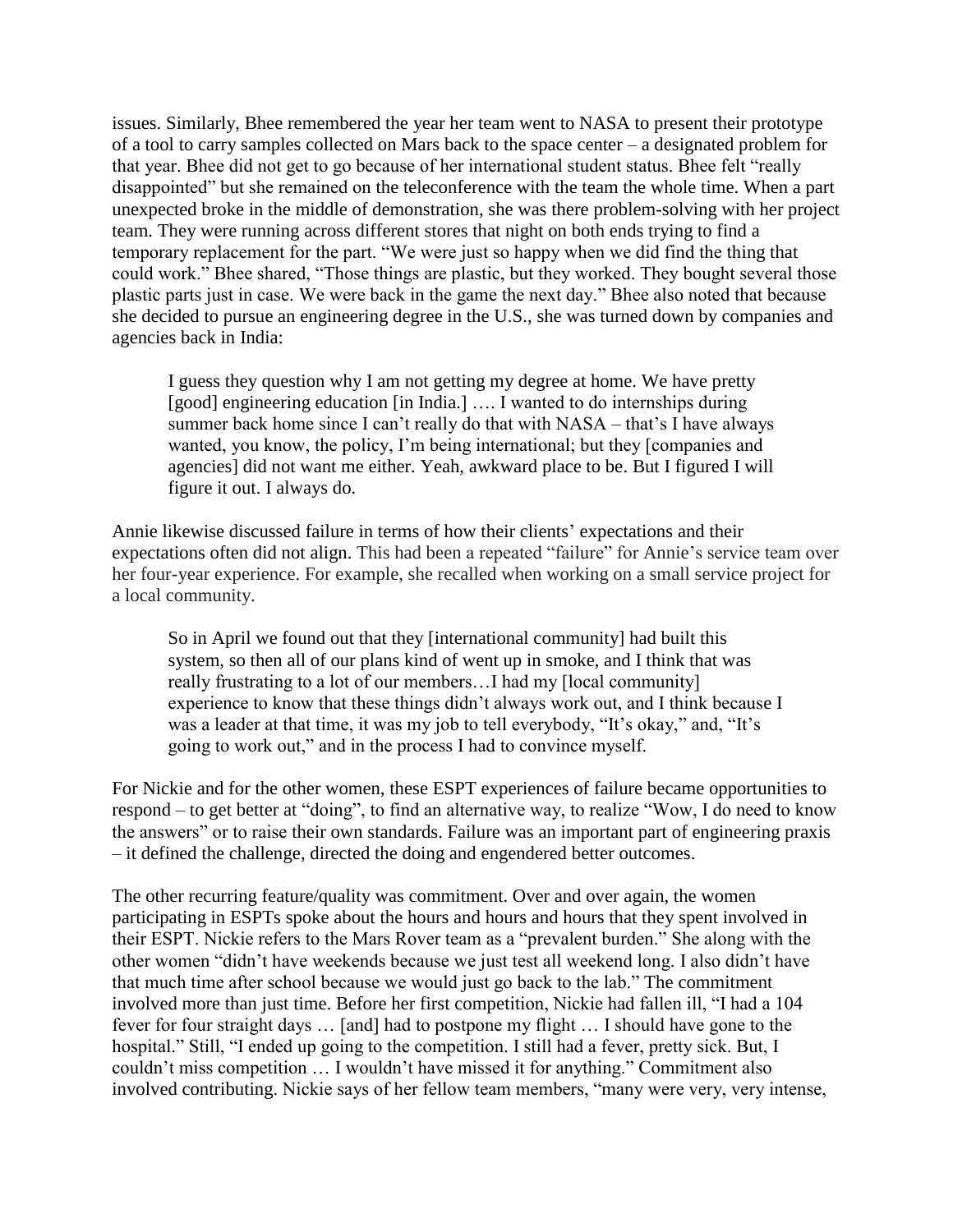difficult, almost impossible to please. Like you wouldn't get a compliment even if you did something really well … [but] once you got a compliment, you were like, 'Wow. Okay I actually did something really well." ESPTs require time, dedication and contribution. Not in one moment throughout our time with Bhee has she not reiterating her passion for space exploration. Annie remains a leader on the team, now as a Masters student. When asked what keeps her committed to the team, especially now as a graduate student she noted that, "I think part of it in the more self-directed aspect is I put a lot of my time and energy into this team in order to help them be successful, and I want to continue helping them do that as much as possible." Dedicating much of her undergraduate experience reminds her now that, "I want to see that my time and efforts were not wasted on a team that's going to fall apart as soon as I leave."

For participating women students, ESPTs offer many important experiences roughly correspondent to those of professional engineering practice. Students learn how to generate a production schedule, to adhere to a budget, to raise funds, to design and test and redesign intricate technological equipment. They also provide students, specifically these women, with the experience of becoming an engineer. Nickie, like the other women, was not an engineer when she began in her ESPT. Yet, she had models, peers who she could learn from, who were "inspiring, really incredible." These models were so influential that Nickie "wanted to meet them where they were ... wanted them to accept me as someone worthy." She "wanted to be those people … I saw what I could be." She could be someone who understood and appreciated the intricacies of the design process – identifying "variables," devising ways to "test these variables," learning how "to optimize." She could be someone who understood and appreciated the importance of "decision matrices" and "a plan." Finally, she understood and appreciated the importance of "deliverables," determining if she and her team "are going to have a good product." For Nickie, however, becoming an engineer involved more. It involved "learning how to actually confront people …having a backbone … being able to standby something." It involved "learning how to trust people … [and how] trusting them gives them ownership." Similarly, Annie felt that ESPT allowed her to encounter "the same problems that professionals in [her] field face." She had become more confident in her role as a team leader, as she noted, "What was very inspiring to [her] toward becoming a leader is seeing all these other women older than [her] who were leaders." Likewise, when Bhee was asked if she currently felt like an engineer, she responded:

When I did my intern, I was a freshman, everyone babied me, praised me on how much I know because they did not want to stretch me; they made me feel that I know enough to finish the project. I felt that I was treated like a would-be engineer. [in my project team] When you do the project here, you are in control. Whatever your design is what your project team has to make it. It's all the resources, consequences, everything is yours. So, yes, I feel way more like an engineer.

The women learn how to identify different resources when encountering challenges and use these resources strategically. Bhee shared, "If I do not know something, I go google, library, friends, professors are the last. It's not that professors would not help, it's just they seem to have some many things on them." The women learned how to work across different groups, entities, and perspectives. "I learned a really important lesson on how crucial it is to have the back and forth [communications] and to have a partnership that is committed to also helping you with this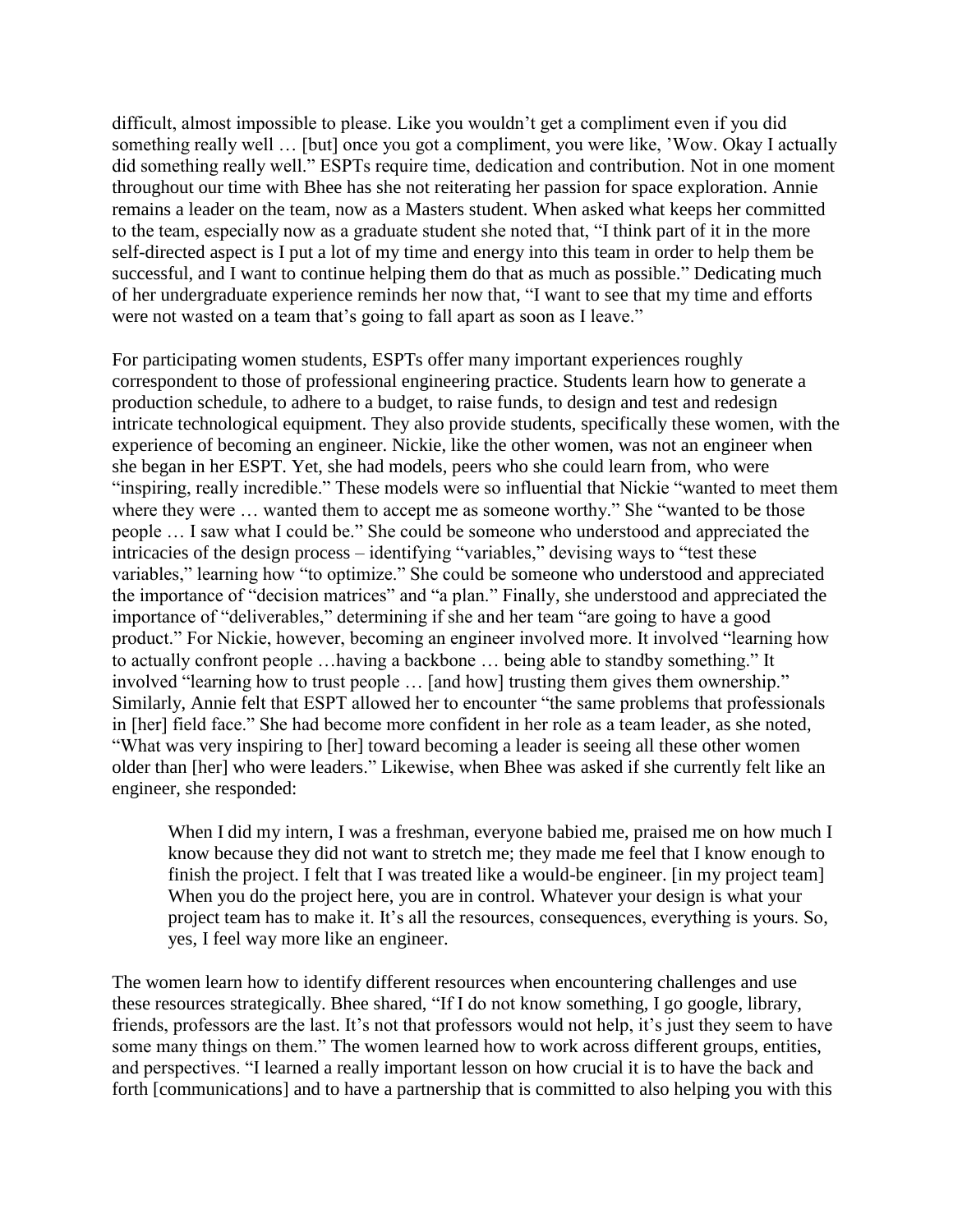project." Annie noted in her interview, "What we do on service teams—you do get some skills; you learn some knowledge about the technical aspects …, but the main thing that you really get out of it is … how to successfully have good teamwork."

## **Conclusions**

Through our illustration of three women participants, Nickie, Bhee and Annie's, stories, revealing the results of our research through a multi-case study, we have tried to answer our research questions: To learn about the qualities/ features of these women's experiences relevant to and in ESPTs and how those positive experiences might help us to design more rewarding and enduring engineering education experiences, curricula and identities for women (and men). We believe that the answers to both questions are contained in our thematic passage. Foremost, we should foster experiences of agency that are realized through challenges, opportunities for handson doing, and actual outcomes. All elements should become progressively more demanding and require a deeper and broader understanding of engineering praxis – one that is only possible if we encourage the development of an enduring community or communities. It is through their continued participation in these communities, responding to the demands and fulfilling their responsibilities that they experience a range of models for ways to become and be engineers. We must encourage failure as opportunity, rather than as a somewhat catastrophic and/or final event. We need to require commitment – ask that they give their time and dedicate themselves to making a contribution. Finally, we need to provide occasions/opportunity/space and time for them to reflect and become aware of their own becoming. This may have been the most powerful experience that ESPTs offer to students. These data indicated that this was an important reason why these women thrived. A final note: None of these ESPT environments were free of sexist attitudes and/or behaviors. Some of the environments were less overly sexist, while others were more. However, what empowered these women in those environments are the above qualities/features of their experiences in ESPTs. In one way or another, these women were empowered to respond in a way that transformed that environment, despite the pervasiveness of sexism. Although the results herein present three stories from one university, we are expanding our study. We are currently interviewing women leaders in ESTPs from Kansas State University, a four-year land-grant institution in the Midwest. The preliminary results highlight many of the same themes in the thematic passage presented herein.

## References

[1] P. Meiksins, P. Layne, K. Beddoes, B. Acton, M. Lewis, A. Masters, and M. Roediger, "A compendium of the SWE annual literature reviews on women in engineering: 16 years of analysis and insight from the SWE magazine," *Magazine of the Society of Women Engineers,*  https://research.swe.org/wp-content/uploads/2018/03/SWE-Lit-Review-Compilation-2017.pdf

[2] G. Lichtenstein, H. Chen, K. Smith, and T. Maldonado. "Retention and persistence of women and minorities along the engineering pathway in the United States." In A. Johri and B. Olds (Eds). *Cambridge handbook of engineering* education. Cambridge, UK: Cambridge University Press, 2014.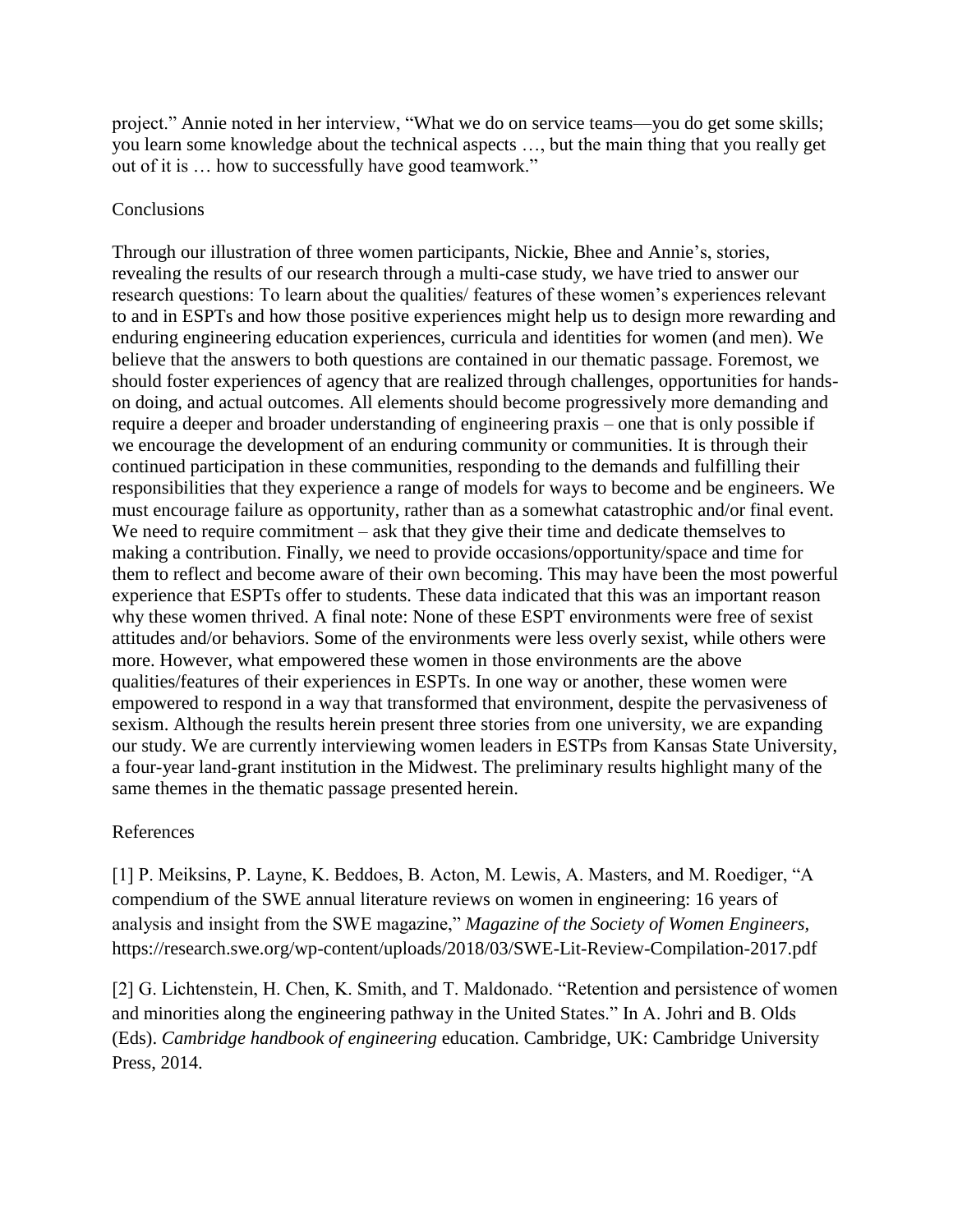[3] R. Valenica, *The Stanford series on education and public policy. The evolution of deficit thinking: Educational thought and practice*. Bristol, PA: The Falmer Press/Taylor & Francis, 1997

[4] C. Foor, S. Walden, D. Trytten, R. Shehab, "You choose between Team A, good grades, and a girlfriend – you get to choose two! How a culture of exclusion is constructed and maintained in an engineering design competition team," in *ASEE Annual Conference and Exposition*, Atlanta, GA, 2013.

[5] D. Mikesell, D. Sawyers, and J. Marquart, J., "External Engineering Competitions as Undergraduate Educational Experiences," in *ASEE Annual Conference and Exposition*, San Antonio, TX, 2012.

[6] K. Wolfinbarger and R. Shehab, "What behaviors and characteristics do engineering student competition team members associate with leadership?," in *ASEE Annual Conference and Exposition*, Seattle, WA, 2015.

[7] V. Olesen, "Feminisms and models of qualitative research." In N.K. Denzin and Y.S. Lincoln (Eds). *Handbook of qualitative research*. Thousand Oaks, CA: Sage Publications, Inc, 1998

[8] R. Stake, "Qualitative case studies." In N.K. Denzin and Y.S. Lincoln (Eds). *Strategies of qualitative inquiry*. Thousand Oaks, CA: Sage Publications, Inc, 1998.

[9] J. Sprague, *Feminist methodologies for critical researchers: Bridging Differences*. New York, NY: Rowman & Littlefield, 2016.

[10] A. George and A. Bennett, *Case studies and theory development in the social sciences*. Cambridge, MA: MIT Press, 2005

[11] J.W. Creswell, *30 essential skills for the qualitative researcher*. Thousand Oaks, CA: Sage Publications, 2016.

[12] J. Case and G. Light, "Emerging methodologies in engineering education research," *Journal of Engineering Education*, vol 100, no 1, pp. 186-210, 2011.

[13] I. Goodson and P. Sikes, *Life history research in educational settings: learning from lives*. New York, NY: Open University Press, 2001.

[14] H. Adriansen, "Timeline interviews: A tool for conducting life history research," *Qualitative Studies*, vol 3, no. 1, pp. 40-55, 2012.

[15] A. Latz, *Photovoice research in education and beyond: A practical guide from theory to exhibition*. New York, NY: Routledge, 2017